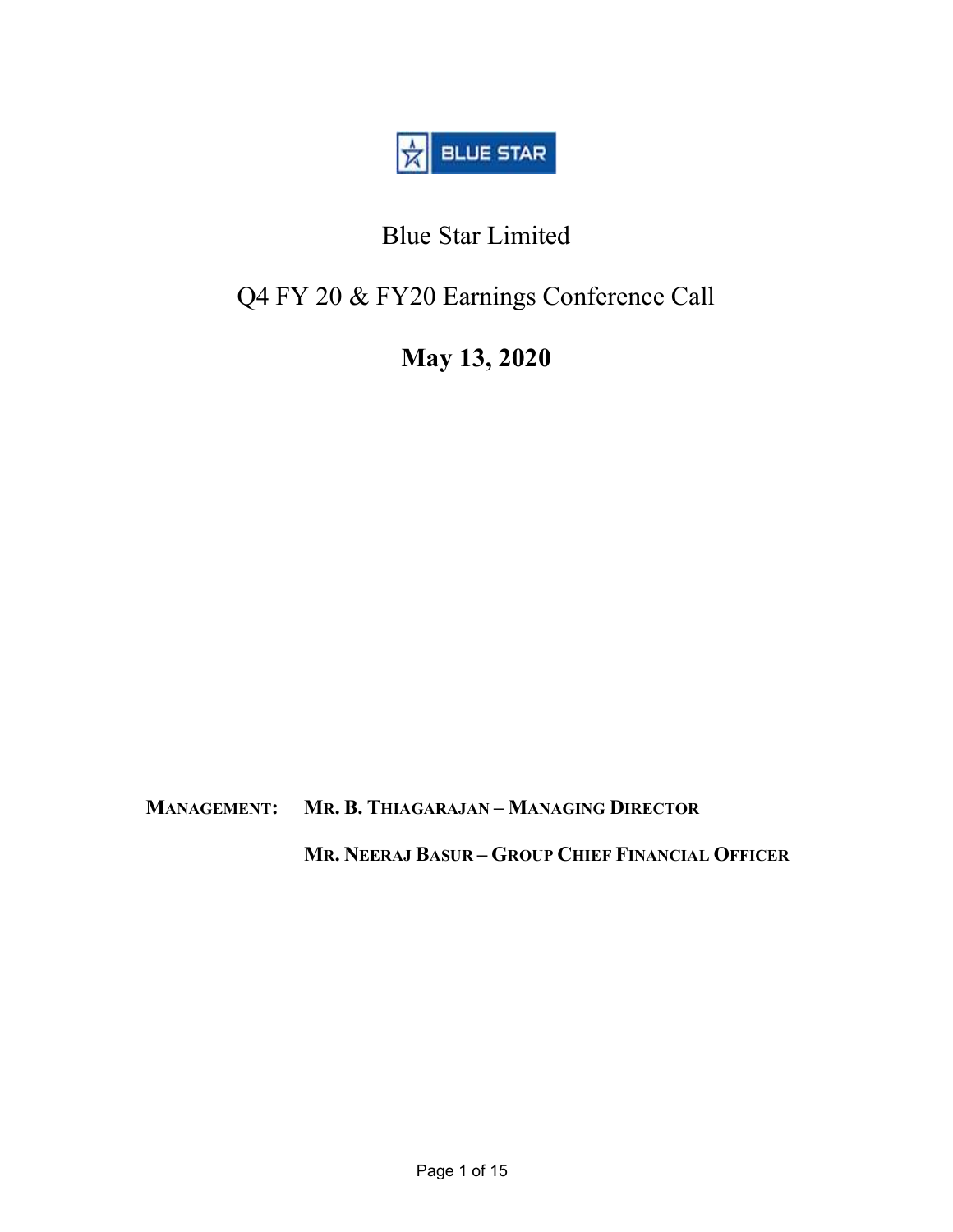

Moderator: Ladies and gentlemen, good day and welcome to the Blue Star Limited Q4 & FY20 Earnings Conference Call. We have with us today from the management, Mr B. Thiagarajan - Managing Director and Mr. Neeraj Basur -- Group Chief Financial Officer. As a reminder, all participant lines will be in the listen-only mode and there will be an opportunity for you to ask questions after the presentation concludes. Should you need assistance during the conference call, please signal an operator by pressing '\*' then '0' on your touchtone phone. Please note that this conference is being recorded. I now hand the conference over to Mr. Neeraj Basur for opening remarks. Thank you and over to you, sir.

Neeraj Basur: Good morning ladies and gentlemen, this is Neeraj Basur. We also have on the call today, our Managing Director, Mr. B Thiagarajan. I will be providing you an overview of the results for Blue Star Limited for the quarter and the year ended March 2020.

#### I. Financial Highlights for FY20

A discussion of the last quarter's business performance and associated financial results needs to be contextualized around the unprecedented health and economic crisis triggered by the COVID-19 pandemic across the globe. The spread of this pandemic in China in January saw supply side disruptions and there were concerns with regard to availability of material during summer season. Consequently, all manufacturers including Blue Star accelerated shipments of raw materials and components in the second half of February. However, as the first signs of the pandemic emerged in India, from the second week of March primary as well as secondary sales specifically for room air conditioners slowed down. As the virus began to spread and a nationwide lockdown was enforced, execution of orders and consequently revenue generation from all other businesses also came to a halt in the second fortnight of March.

These events leading up to March compounded the magnitude of the problem for most Indian manufacturers and sellers in the AC&R segment. On the one side materials that were already ordered for faster delivery in February had begun to arrive in the Indian ports and on the other hand, the supply chain disruption in India coupled with the nationwide lockdown caused a steep decline in the billing for all the players including Blue Star. The resultant stress on cash flows was profound, requiring swift actions to rebuild adequate liquidity on the Company's Balance Sheet, so as to meet external obligations and commitments. In addition, the Company focused on ensuring the health, safety and well-being of its employees and their families while the lockdown continued. Most back end processes could function seamlessly with employees working from home. Investments earlier made in digitization of critical processes and the IT infrastructure support ensured that these processes could function with minimal disruption. Despite challenges, the Company continued to serve the needs of essential services such as healthcare, pharma, banking and financial institutions.

Overall, the Company has ensured business continuity within the permissible norms and regulations. SOPs have been prepared to ensure safe resumption of operations across our factories and offices as and when they are permitted to open. As on date, the Company's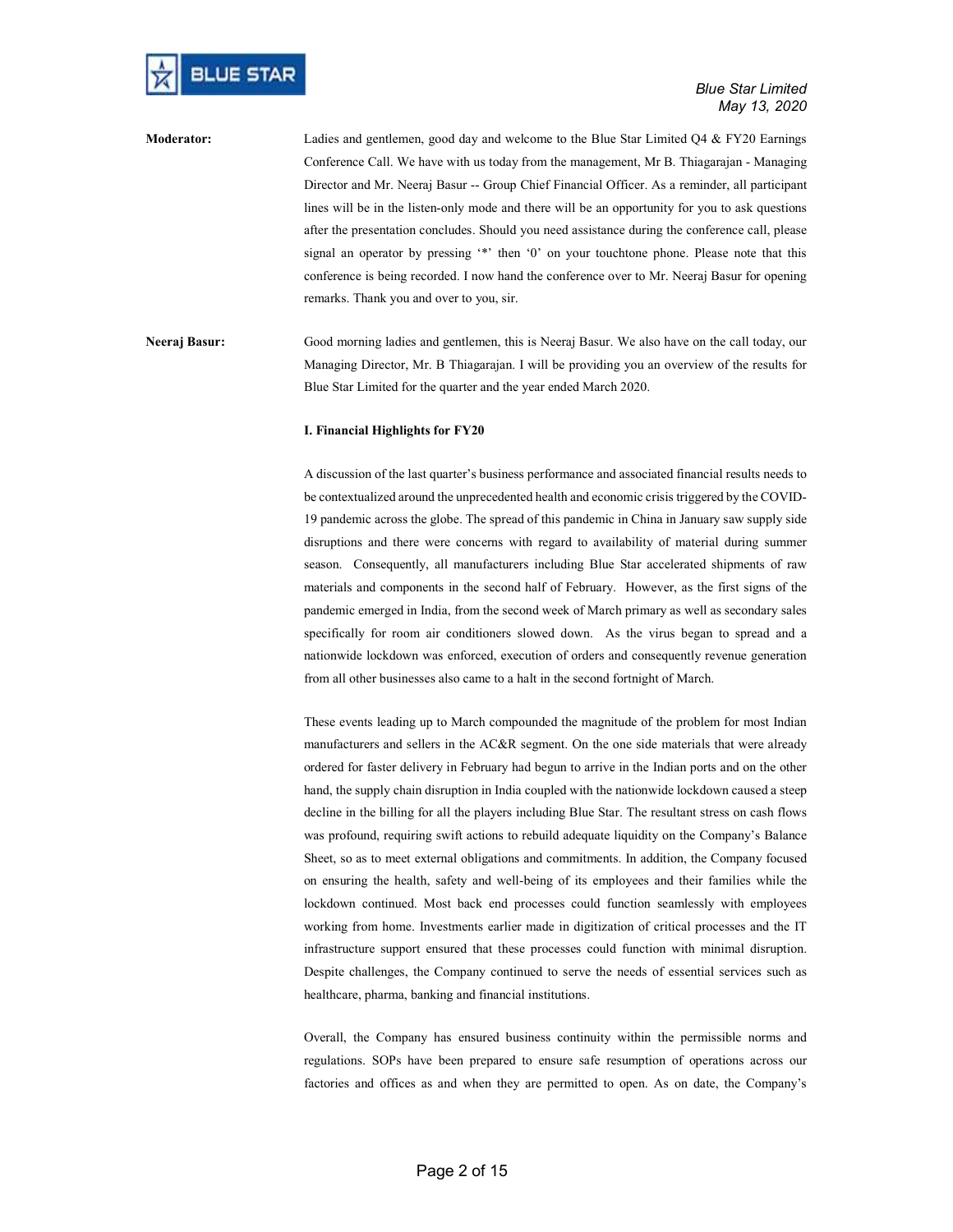factories at Dadra and Wada as well as a few offices including Delhi, Kolkata and Bangalore are operational.

Now moving to the discussions on Q4FY20 performance, the Company's revenue from operations maintained impressive growth momentum till February 2020. Due to the significant demand and supply chain disruptions across India in the month of March, the Company fell short of revenue and profit across all segments to the tune of Rs 400 cr and Rs 70 cr respectively.

In the above background, the Company's revenue from operations registered a modest growth for the full year, FY20.

Financial highlights for the year ended March 31, 2020 on a consolidated basis, are summarized below:

- Revenue from operations for FY20 was Rs 5360.19 cr as compared to Rs 5234.84 cr in FY19, a growth of 2.4%.
- EBIDTA (excluding other income and finance income) for FY20 was Rs 282.78 cr as compared to Rs 346.54 cr in FY19.
- PBT before exceptional items was Rs 210.02 cr in FY20 as compared to Rs 248.46 cr in FY19.
- Tax expense for FY20 was Rs 65.32 cr as compared to Rs 41.99 cr in FY19. Effective tax rate in FY20 was 31.7% as against 16.7% in FY19 due to reversal of Deferred Tax Asset created in FY19, arising from higher profitability in Blue Star Engineering and Electronics.
- Net profit for FY20 was Rs 143.25 cr as compared to Rs 190.06 cr in FY19.
- Carry-forward order book as at March 31, 2020 was Rs 2946.59 cr as compared to Rs 2430.07 cr as at March 31, 2019, an increase of 21.3%.
- Tight management of inventories and receivables, coupled with reduced billing in the month of March resulted in the reduction of Capital Employed to Rs 951.13 cr as on March 31, 2020 from Rs 1121.50 cr as on March 31, 2019.
- Disruptions in the operating cash flow coupled with the requirement to meet external obligations in the month of March necessitated additional borrowings during the last few days of the year. However, on the back of tight working capital management earlier throughout the year, borrowings reduced to Rs 155.00 cr as on March 31, 2020 (debt equity ratio of 0.21) as compared to a net borrowing of Rs 243.60 cr as on March 31, 2019 (debtequity ratio of 0.28).

# II. Business Highlights for FY20

# Segment I: Electro-Mechanical Projects & Commercial Air Conditioning Systems

Segment I revenue was Rs 660.39 cr in Q4FY20 as compared to Rs 842.31 cr in Q4FY19, a decline of 21.6%. Segment result was Rs 3.17 cr (0.5%) in Q4FY20 as against Rs 36.29 cr (4.3%) in Q4FY19. Shortfall of revenue in March led to a decline in segment profitability. In addition, taking into consideration the outlook for financial stress in the commercial real estate and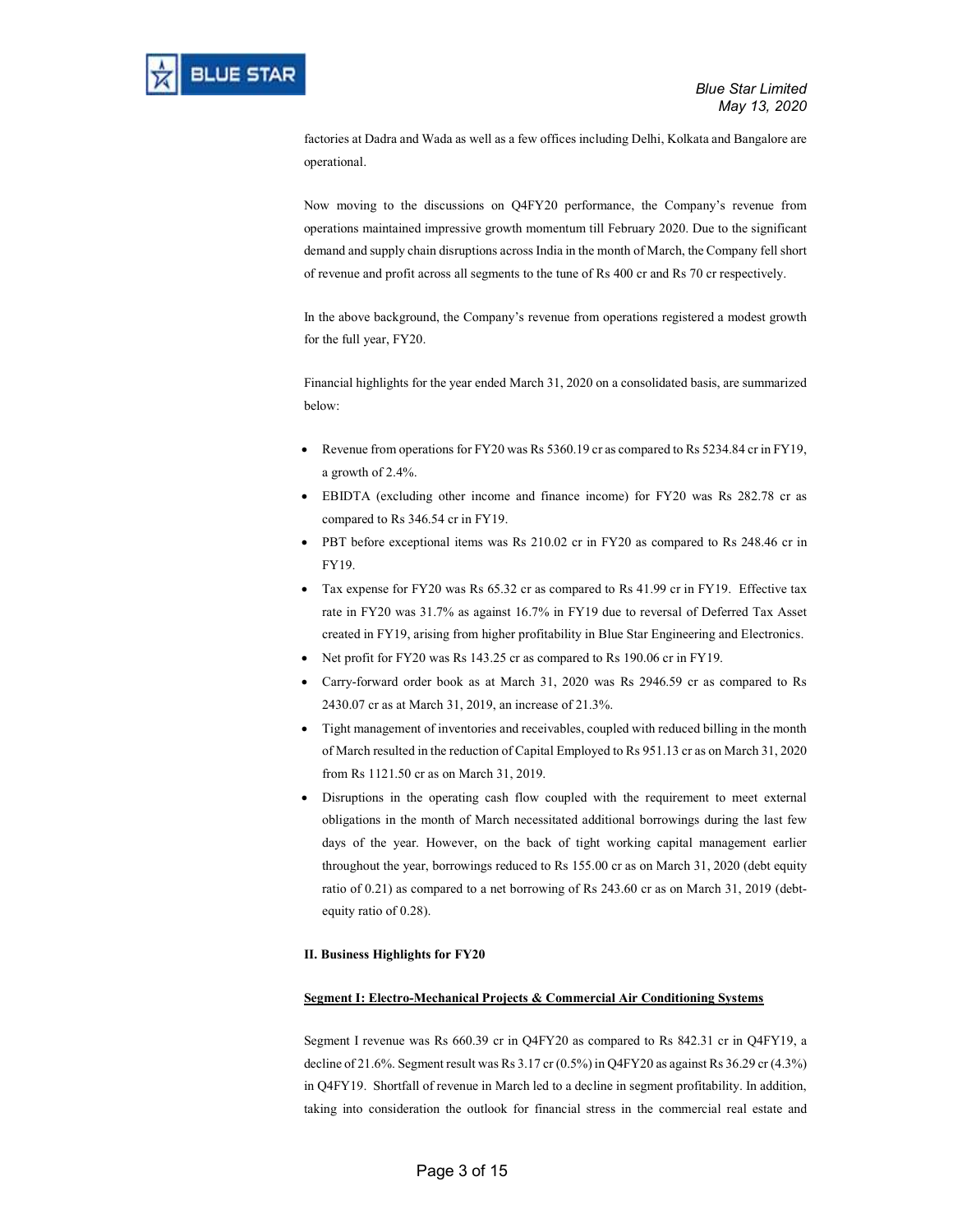infrastructure sectors, the Company has been prudent to make additional provisions for potential doubtful receivables.

In FY20, segment revenue was Rs 2826.67 cr as against Rs 2748.11 cr in FY19, a growth of 2.9%. Segment result was Rs 120.26 cr (4.3%) in FY20 compared to Rs 150.85 cr (5.5%) in FY19. Order inflow during the year was Rs 3104.67 cr as compared to Rs 2951.98 cr in FY19, a growth of 5.2%.

# 1. Electro-Mechanical Projects business

We continued to maintain our leadership position in the integrated Electro-Mechanical space in India. However, the lockdown situation significantly affected revenues and job closures in Q4FY20.

Order inflows which started slowing down in Q3FY20 due to the liquidity stress in the real estate and infrastructure sectors slowed down further in Q4FY20 due to the weak sentiments caused by the spread of the pandemic.

Post the lifting of the lock down, a detailed evaluation of each and every project would be carried out to ensure credit worthiness of customers, visibility of positive cash flows and margin generation on execution of various projects.

Carried forward order book of the Electro-Mechanical Projects business was Rs 2039 cr as on March 31, 2020 as compared to Rs 1716 cr as on March 31, 2019, an increase of 19%.

Segment-wise break-up of the carry forward order book of the Electro-Mechanical Projects business is as follows:

| <b>Application Segment</b>      | Share |
|---------------------------------|-------|
| Office (IT/Non IT)              | 30%   |
| Metro Rail                      | 15%   |
| Hospitals                       | 12%   |
| Industrial                      | 10%   |
| Power Generation & Distribution | $5\%$ |
| Malls                           | 3%    |
| Others                          | 25%   |

# 2. Commercial Air Conditioning Systems

Order booking and growth momentum in this business was also impacted in Q4FY20 due to the spread of pandemic.

We however continued to consolidate our market share and maintained leadership position in the Ducted Systems in Q4 FY20 and improved market share in Chillers and VRF categories.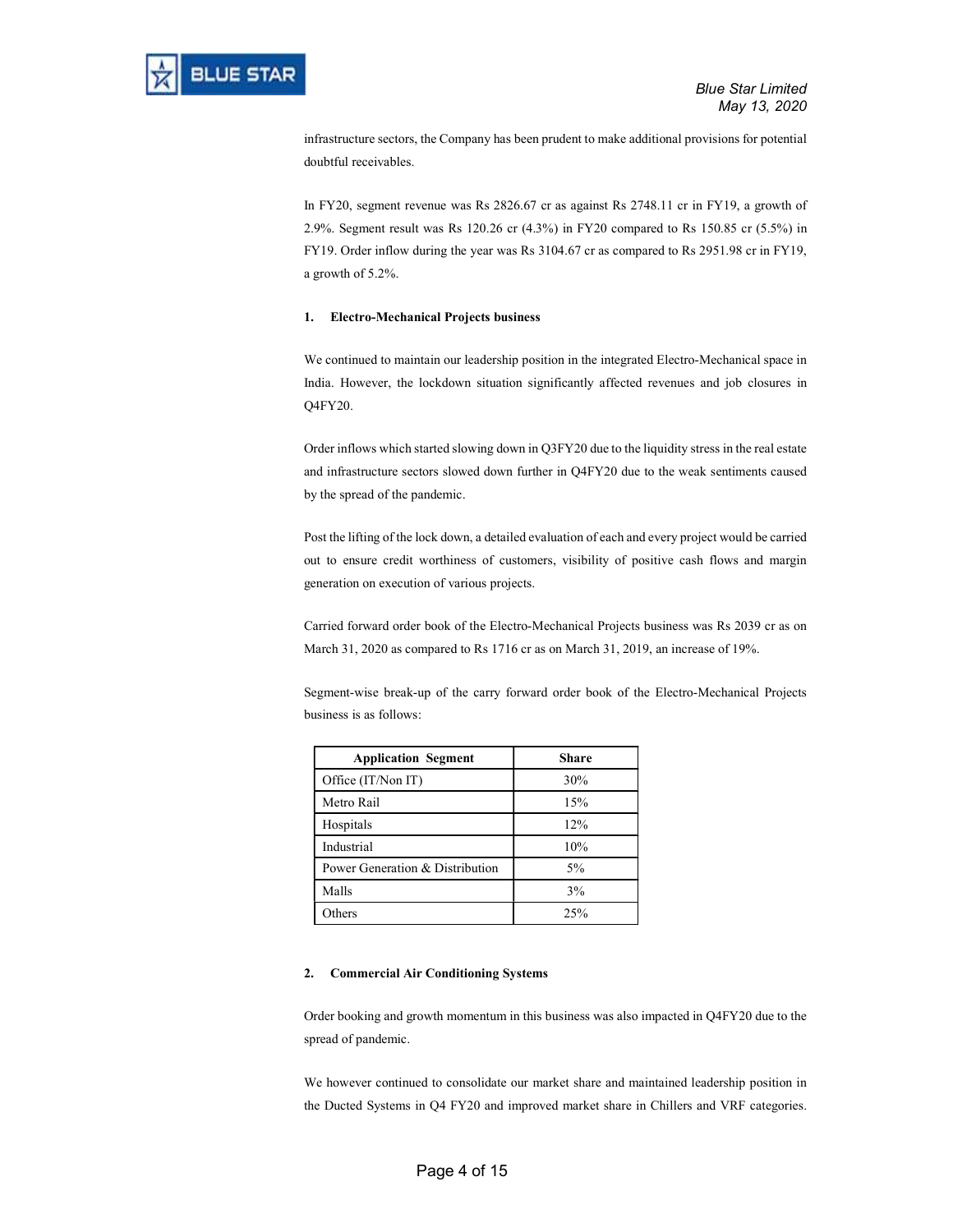The newly launched products such as the next generation Inverter Ducted, Water Cooled VRF, Air Cooled VFD Screw Chiller and Configured Oil Free Chiller gained good traction and market acceptance.

Key segments that contributed to revenue during the quarter were Government, Hospitals, Builders and Educational Institutions.

Major orders bagged in Q4FY20 were from Airport Authority of India (Chennai) and Avenue Super Market (Multiple locations).

#### 3. International Business

Our international business continues to focus on the Middle East, Africa and SAARC countries and grow steadily. Our brand building initiatives through seminars and exhibitions in Middle East, SARRC and Africa enabled us to gain good traction in the market.

Our Joint venture in Qatar that executes MEP projects continued to do well. However, order inflow and pace of execution were impacted in Malaysia due to challenging economic conditions.

We continued to invest in strengthening our brand in select international markets.

# Segment II: Unitary Products

Segment II revenue was Rs 596.28 cr in Q4FY20 as compared to Rs 703.63 cr in Q4FY19, a decline of 15.3%. Segment result was Rs 43.75 cr (7.3%) in Q4FY20 as compared to Rs 73.32 cr (10.4%) in Q4FY19. As explained earlier, segment results were impacted due to the loss of sales in the month of March, which is a key month in the peak selling season.

Revenue grew to Rs 2300.61 cr in FY20 as against Rs 2268.97 cr in FY19, a growth of 1.4%.The segment result was Rs 162.27 cr (7.1%) in FY20 as compared with Rs 185.92 cr (8.2%) in FY19. Segment II results were lower due to higher spend on advertising and sales promotion and lower sales in the month of March.

#### 1. Room Air Conditioner business

After a good start to the quarter with volumes picking up in February due to the early onset of summer, our revenue de-grew in Q4 FY20 over Q4 FY19 in line with the market de-growth due to the supply chain and demand disruptions through the month of March.

Our market share grew marginally to 12.5% in FY20 as compared to 12.3% in FY19.

Given the fact that we are strong in tier-3, 4 and 5 markets which are comparatively less impacted by COVID-19, we expect to gain momentum from Q2FY21 onwards. Further, e-commerce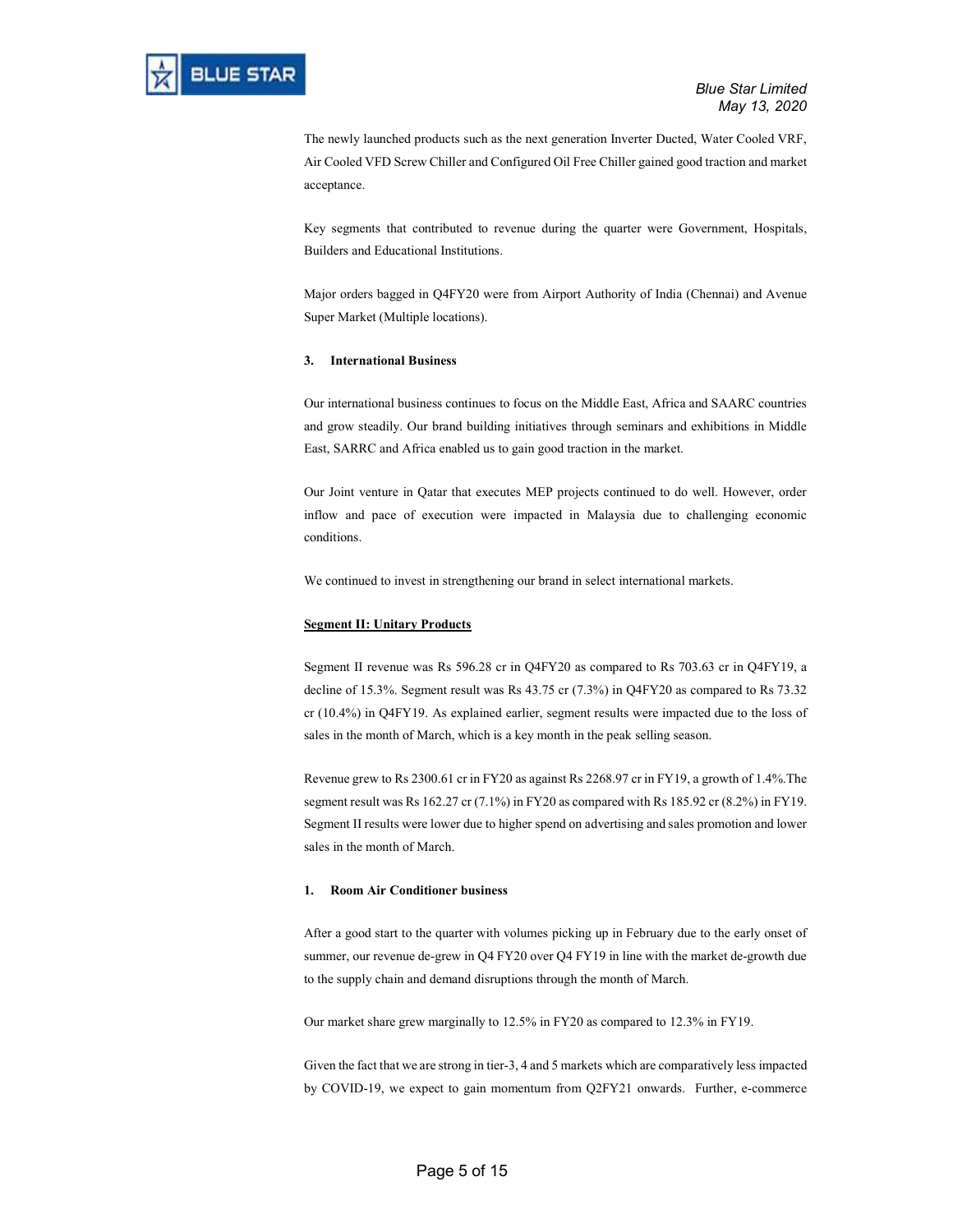sales also will accelerate. The delivery and installation infrastructure with adequate safety norms are in place.

### 2. Commercial Refrigeration business

This business performed well over most of FY20 aided by the growth in the ice-cream, processed foods, healthcare and hospitality sectors before getting impacted adversely in Q4Y20.

We continued to maintain leadership position and grew well in the Deep Freezers and the Water Coolers businesses and gained market share in Bottled Water Dispensers. Our new lines of business namely, Commercial Kitchen, Medical Refrigeration and Supermarket Refrigeration also gained good traction.

Major orders bagged in Q4FY20 were from Reliance Retail, Amul, Vadilal, Dinshaw, Top & Town and Hatsun Agro Products Limited.

Healthcare, pharma and processed food segments offer attractive growth potential for this business.

### 3. Water Purifier business

We continue to stay focused on establishing our brand as a trusted one in the category, with wellengineered and the reliable products including the ones that offer alkaline water for boosting immunity, backed by superior service. We have established ourselves as one of the leading brands in the e–commerce channels, and expect this business to be e-commerce driven in the near future. Segment II results were impacted by around 80 bps due to investment in water purifiers category primarily in marketing, brand building and R&D. These initiatives coupled with comprehensive product range across price points helped to achieve market share of 2%.

Given the growing concerns on health and immunity, the demand for water purifiers is set to grow and we have set ourselves a market share target of 4% in FY21. The business is poised to break even next year.

#### Segment III: Professional Electronics and Industrial Systems

Segment III revenue was Rs 42.69 cr in Q4FY20 as compared to Rs 49.90 cr in Q4FY19. Segment result was Rs 7.50 cr (17.6%) in Q4FY20 as compared to Rs 16.08 cr (32.2%) in Q4FY19.

In FY20, segment revenue was Rs 232.91 cr as against Rs 217.76 cr in FY19, a growth of 7.0%. The segment result grew to Rs 54.34 cr (23.3%) in FY20 as compared with Rs 43.78 cr (20.1%) in FY19.

We expect the Indian digital payment sector to grow further in the current scenario and create more opportunities for Data security business, in the short term. Further, a probable increase in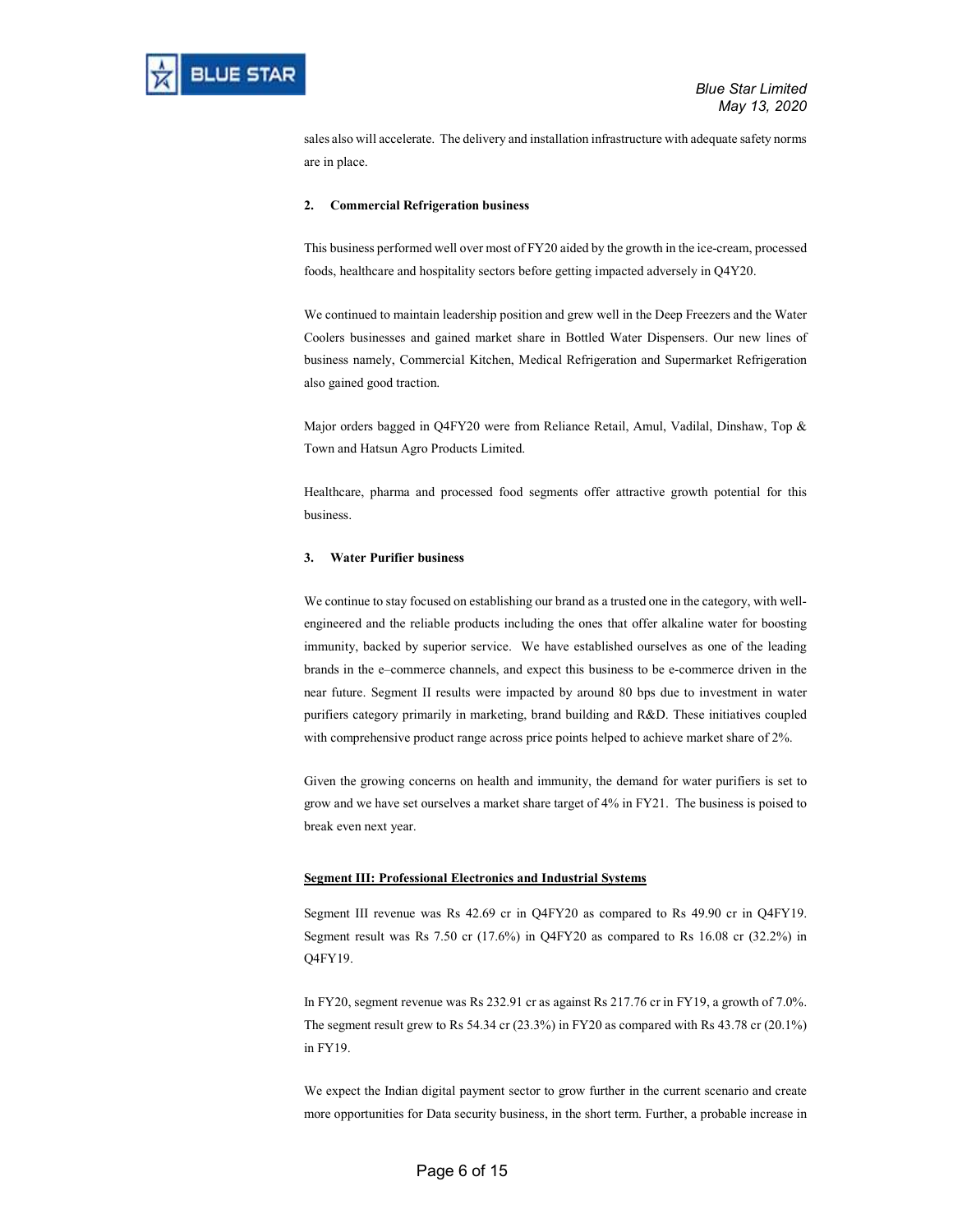Government funding towards Healthcare systems is also expected to create opportunities for the Healthcare business. However, due to potential cut backs in capex of Government and private sectors, some of the segments such as Testing Equipments may potentially face challenges in FY21.

With the wide portfolio of products and solutions forming part of our offerings, the prospects for this business segment is positive.

# III. BUSINESS OUTLOOK

A normalcy is gradually being restored, the Company is focused on commencement of order execution and revenue generation across all segments with liquidity management as the key priority. The spread of the pandemic and continuation of the stringent nationwide lockdown in India in the months of April and May has taken place during the peak selling season for Segment II. The Company is tracking Green, Orange and Non-containment Zones in various geographies to prioritize sales. The Company is in the process of renegotiating the prices of input raw materials and components and also credit terms with its vendors. As far as Segment I is concerned, the work is in progress to identify projects which are ready for restart, reassessment of credit profiles of the customers, timelines and remobilization of construction manpower. At the same time, several cost cutting initiatives are being undertaken. It is too early to provide any guidance on the full financial impact arising out of the pandemic on the operations of the Company.

We will take necessary steps to provide adequate liquidity support to all our businesses as they recover from the current disruption. Accordingly, fund raising plans for the short, medium and long term are being strategized to ensure adequate availability of capital and liquidity across all durations. As in the past, the Company will endeavor to sustain this phase in a prudent, balanced and agile manner and emerge stronger once the crisis gets over to resume on the growth and expansion trajectory.

With that ladies and gentlemen, I am done with the opening remarks. I would like to now pass it back to moderator, who will open up floor to questions. Mr Thiagarajan and I will try and answer as many questions as we can. To the extent we are unable to, we will get back to you via e-mail.

With that, we are open for questions.

Moderator: Thank you very much. We will now begin the question-and-answer session. The first question from the line of Bhoomika Nair from IDFC. Please go ahead.

Bhoomika Nair: What is the kind of inventory that we are seeing in the Room AC segment given that there was some built of inventory in anticipation of the supply disruption from China and how long do you anticipate that it will take to kind of liquidate that? My second question is on Purifiers where you spoke about the revenues to kind of expand from 2%. So really what are we looking that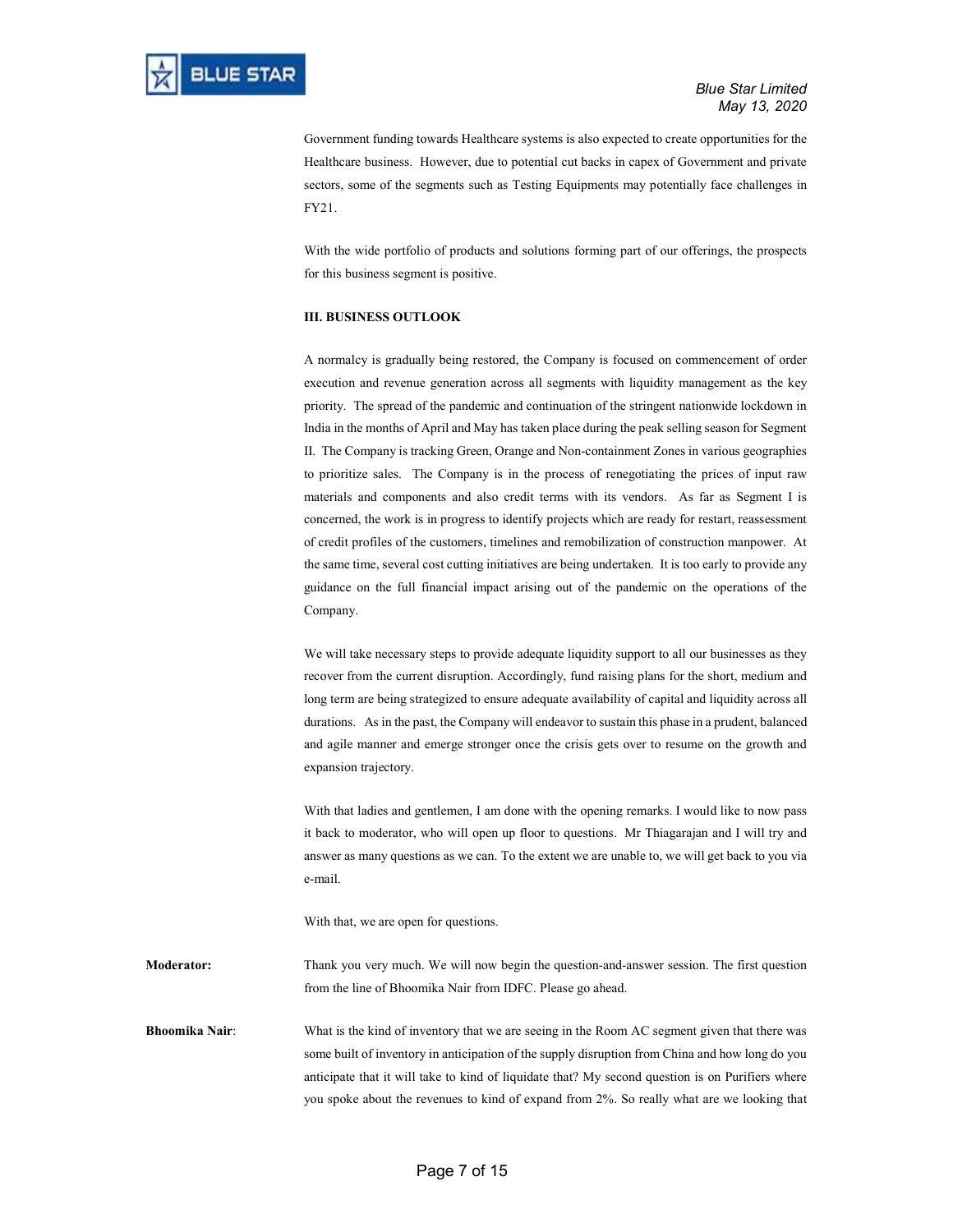

can possibly drive such a sharp uptick? I missed the market share number for us. If you can just clarify on that?

B. Thiagarajan: Good morning. It is wonderful to be on this call. I think I am participating in the quarterly investor call after around four years. At an industry level, inventory with the manufacturers and dealers put together should be 75 days and that is our estimate based on the information available. As far as Blue Star is concerned, we have close to around 60 days of combined inventory. That is the total of the inventory with the dealers, at our warehouses and the factories. The normal level should have been around 30 to 45 days. The second reason for current inventory levels is that while we were chasing the vendors at china for materials and components, they could not deliver adequately leading to a production interruption in March itself. Therefore, fortunately the industry is coping with just 75 days of inventory and in the case of Blue Star it is around 60 days. Though we have the permissions, we have not commenced production yet. Out of 6,000 outlets which Blue Star serves, around 2,900 stores are already operational. we have marginally improved the market share to 12.5% in FY20 even though we were impacted in the month of March. We are tracking sales progress on a daily basis based on green, orange, red zones, as to the number of shops operational, , which warehouse would be serving the shops that are operational, how many in-shop demonstrators are deployed and the daily sales. We continue to maintain the market share in the outlets that are currently operational..

Bhoomika Nair: You said around 2,900 to 3,000 of outlets have opened, how quickly do you think the balance will open and when do we start touching almost normalization of activity in terms of sales across these outlets? Also you said that in Electro-Mechanical Projects business about 10% percent of sites have opened, by when do you expect that most of these sites should be operational?

**B. Thiagarajan:** It depends on the measures that would be in place during lockdown 4.0. Our view is that they may allow the shops to open with restricted operating hours. We have also suggested to the authorities to introduce a system of e-tokens to enable customers to get a specific time to visit the showrooms for their purchases. The E-commerce channel is not yet operational for nonessential goods as we believe that the government wants to provide a level-playing field for both on-line and the physical retail channels. The virus may not go away soon and there could possibly be further lockdowns.. Though the shops may be opened, the consumers will try to avoid going out unless and until it is absolutely essential. In that context, we are developing apps for dealers that would enable them to have virtual in-shop demonstrators. This will facilitate the consumers to get the same experience as inside a showroom visit and place their order. In a manner of speaking, this would lead to convergence between the eCommerce and the brick-andmortar stores.

> As far as our project sites are concerned, around 10% have restarted and discussions are on for some other sites as well. We are not in a great hurry to remobilize our sites since our focus will be on liquidity and collections.. We will remobilize and commence work at the sites only after we are convinced of the customer's ability to pay. We are doing credit risk assessments of all our customers. We will give priority to the customers who have the ability to pay. The exodus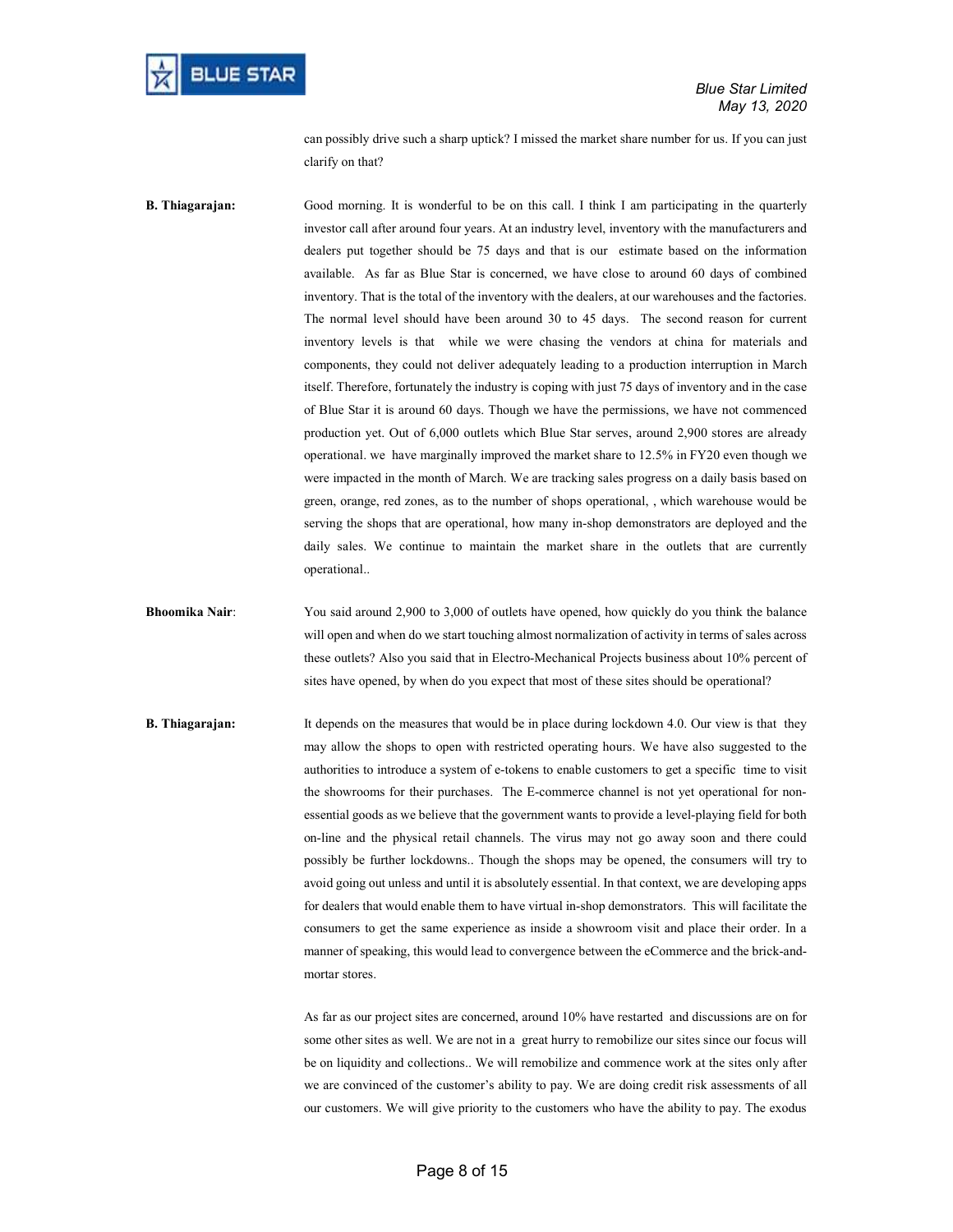of migrant labors will also post a challenge to remobilization. We also will exercise all precautions because in a project site, not only the Blue Star employees and contractors, but also many other vendors will be working.

We believe commercial refrigeration is a line that offers a great opportunity for Blue Star at this point of time as it serves food delivery as well as the healthcare and the pharma sectors.. Our factory that manufactures cold rooms and cold storages for the pharma-related refrigeration products was re-opened and continued to function even during the lockdown period.

Moderator: The next question is from the line of Ravi Swaminathan from Spark Capital.

Ravi Swaminathan: Just wanted to know what was the kind of growth that we had seen in Jan and Feb in room airconditioners, that is just before COVID lockdown? Also what is the kind of industry decline that do you expect in FY'21 for Room Air-conditioners?

B. Thiagarajan: The primary sales grew by around 10% in January. In February there was a growth of around 19%. All the manufacturers including Blue Star did exceedingly well because the indications were that there will be a shortage of material in April and May due to interruption in supply of components from China. We had also indicated that there will be a 5% price increase due to the hike in customs duty and ocean freight and the air-lifting of certain critical components. Due to this there was increased off-take from the dealers. As far as FY21 is concerned, the drop will be anywhere between 30% and 50% in the summer season as there is very little window that is left. There have been intermittent rains in Kerala and Tamil Nadu and the night temperatures are not that unbearable yet. Even in Mumbai or Delhi the temperatures have not shot up as they should have due to lower vehicular pollution. Taking these factors into account, I foresee a 30% to 50% drop. For the full year, it is difficult to assess at this point of time. If the stimulus package from the Government translates into a lot of money in the hands of the people and the economy is back on stream and the virus does not come back, there is a reasonable possibility that the market may be flat over last year level Going by the 2018 experience, where we de-grew by 15% in the peak season but made up later in the year to grow at 10% for the year, there is a possibility it will be made up. It is however difficult to guess at this juncture.

Ravi Swaminathan: In terms of the projects business, so basically when you talk to customers, is there a sense that some of them might cancel orders which are there, how is that, you told you are evaluating projects and you are going to execute only for the ones where payment can be got. So is there a chance of portion of order books getting canceled or something of that sort or is it still wait and watch?

**B. Thiagarajan:** We have a diverse portfolio of customers as mentioned in the opening remarks.. The customers in the hotel or mall segment may postpone but not cancel their projects. Some of them are likely to use this opportunity to convert the development into a hospital with the necessary changes in the layout. Our scope of the job is the last one in a building. Civil work would have been completed, occupants would have been already signed for the lease and we come at the fag end of it. Most of the construction cost would have been incurred excluding the interiors.. There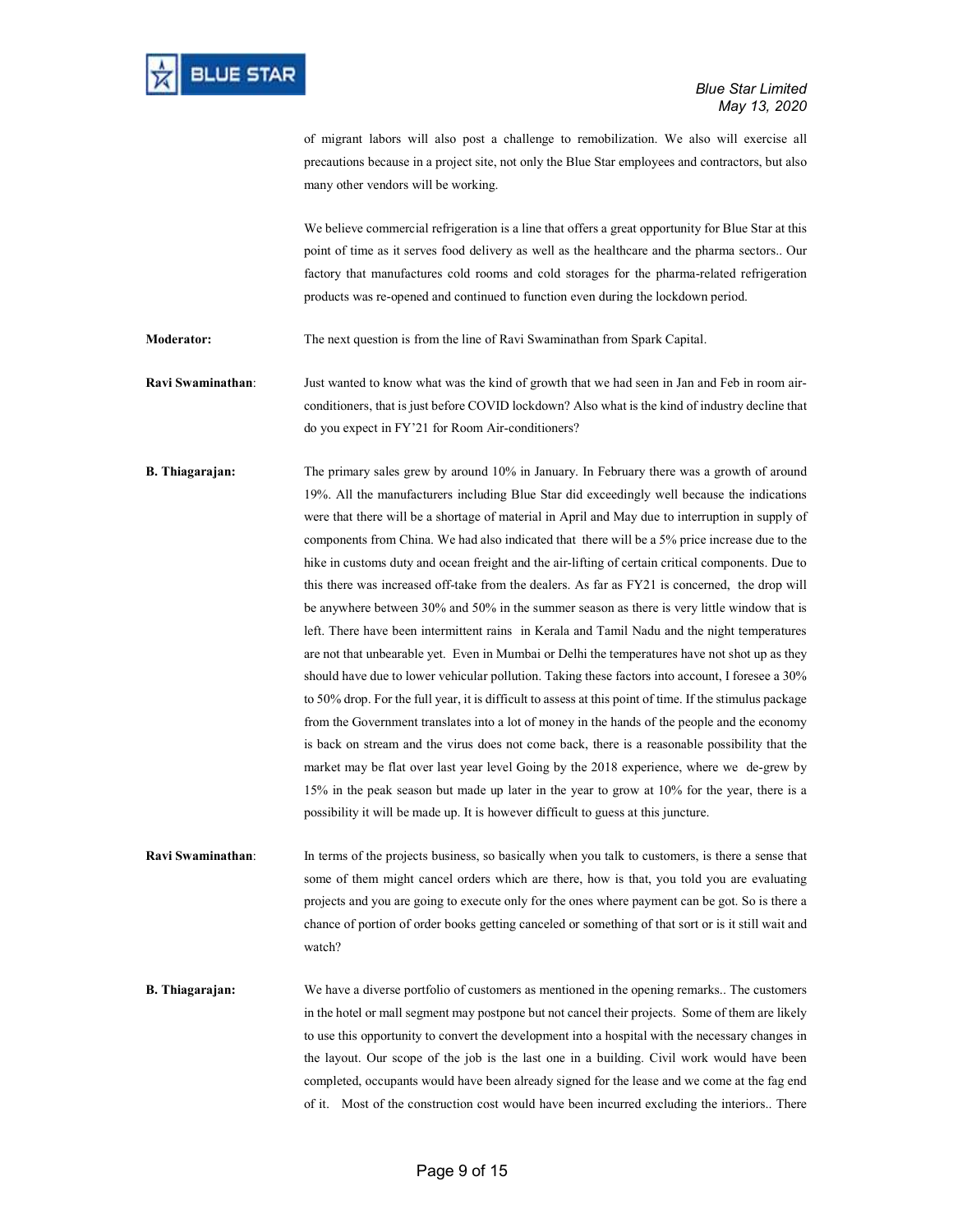

could be some postponements. We are not chasing market share in that segment and our focus would be on profits and cash flow, even if it impacts revenue to an extent

Moderator: Thank you. The next question is from the line of Nitin Arora from Axis Mutual Fund.

Nitin Arora: My first question is when we look at your cooling product segment, good amount of sales are from the commercial part of it. Just wanted your thoughts from the end market where you supply to the ice cream segment, commercial, real estate, which segment do you think will slow down significantly amongst all  $-$  do you see a change here? Also, do you see any chance where commercial products whether the demand really coming from pharma or from any other segment which are there? On the second part, on the EPC, how much provisions have been created because of the expected credit loss in this quarter? Do you think that would be large suffice enough in terms of movement of ECL when you do provisions for the next year, is that large enough or you think further ECL can get up depending on the payment of the customers?

B. Thiagarajan: Despite all the challenges, there will be pockets where there would be opportunities to grow. We are constantly on the lookout for such opportunities. Healthcare and pharma are segments which have been doing well and are expected to continue to do well. Manufacturing expansion will come back due to pent up demand. FMCG sector is on the verge of expanding capacities and I do not think they will postpone their plans. If the stimulus package to be rolled out by the Government is going to be helping in any of these ways, money goes to the poor and lower class in terms of income and there will be an economic activities. If it is going to MSME, they will start investing in their business and they would not sink. Agriculture continues to do well. Even this year the harvest should be good. Rural economy will be flourishing as it is the urban cities that have been worst affected by the pandemic. We have close to 55% of sales coming from tier 3-4-5 towns and we will continue to strengthen our presence in those towns. We need to realign operations to focus directly on these towns instead of the traditional hierarchy of all India, regions and branches.

> The categorization of towns into zoning like green, orange, red or containment has forced us to think that way. We have to get directly into those towns where activity can happen and this will be the method for foreseeable future. Even if the vaccine comes, the pandemic may not go away. India's vaccination program roll out could take about 24-months from the time it is cleared for India. Therefore, we must learn to live with this and grow. E-commerce and many of the brickand-mortar dealers will also enable contactless selling as mentioned earlier. We are seeing great demand coming from smaller towns and most of the orders that we are executing for even commercial air-conditioning systems like package air-conditioning are from these towns. In terms of geography, it is tier 3-4-5 towns and in terms of segments, it will be healthcare, banking, financial institutions and expansion of FMCG, expansion of other manufacturing including MSME. In terms of priorities it will be commercial refrigeration and room air-conditioners. Even in big cities, there are enquiries every day, which we unfortunately are not in a position to deliver yet. Further, for the work from home customers, there will be products such as air-conditioners with in-built air purifiers.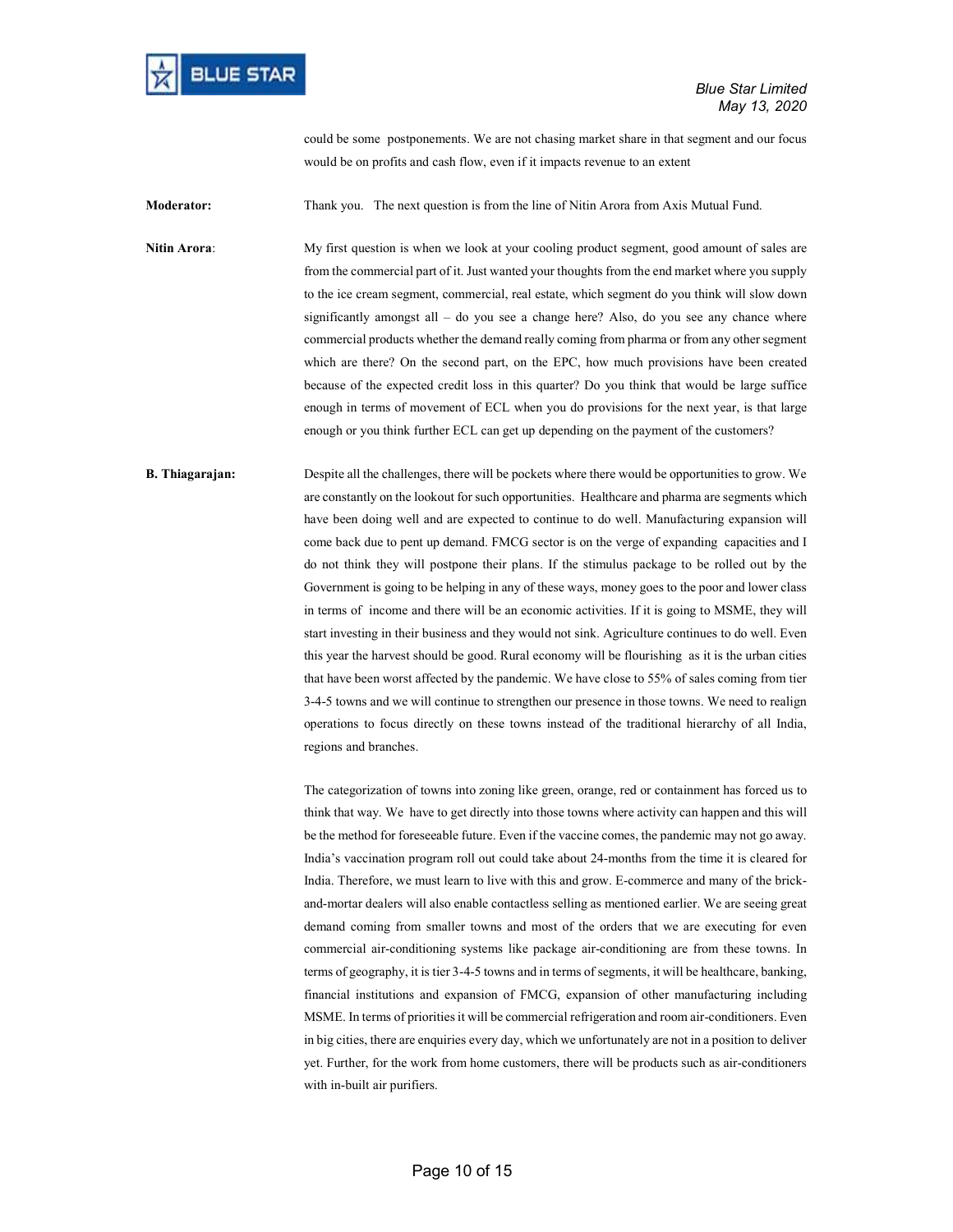|                         | Water purifier demand will also go up as the focus shifts to hygiene and immunity. The<br>penetration in any case was lower which in itself should propel the growth. Consumer finance<br>has not been affected at all. We expect the proportion of sales through consumer finance mode<br>to improve from 45% to 55% by the end of this financial year. In view of the wage cuts across<br>sectors, more and more people are likely to opt for consumer finance schemes with zero percent<br>interest.                                                                                                                                                                                                                                                                                                                                                                                                                                                                                                              |
|-------------------------|----------------------------------------------------------------------------------------------------------------------------------------------------------------------------------------------------------------------------------------------------------------------------------------------------------------------------------------------------------------------------------------------------------------------------------------------------------------------------------------------------------------------------------------------------------------------------------------------------------------------------------------------------------------------------------------------------------------------------------------------------------------------------------------------------------------------------------------------------------------------------------------------------------------------------------------------------------------------------------------------------------------------|
| Nitin Arora:            | What is the ECL provision?                                                                                                                                                                                                                                                                                                                                                                                                                                                                                                                                                                                                                                                                                                                                                                                                                                                                                                                                                                                           |
| <b>B.</b> Thiagarajan:  | The concept of expected credit loss is based on our historical collections track record. For<br>Q4FY20, we prudently provided for an additional amount of around Rs.15 crores.                                                                                                                                                                                                                                                                                                                                                                                                                                                                                                                                                                                                                                                                                                                                                                                                                                       |
| Moderator:              | Thank you. The next question is from the line of Bhavin Vithlani from SBI Mutual Fund.                                                                                                                                                                                                                                                                                                                                                                                                                                                                                                                                                                                                                                                                                                                                                                                                                                                                                                                               |
| <b>Bhavin Vithlani:</b> | The question is last year you had mentioned about 30% of the revenues of Unitary Products was<br>Commercial, Refrigeration and of the Projects Division, 30% was Commercial Air-<br>Conditioning. So if you can give us an update for this year? Secondly, do you actually see a need<br>to support your channel and if that was to be the case, are you building in a buffer of increased<br>working capital requirement in the shorter term?                                                                                                                                                                                                                                                                                                                                                                                                                                                                                                                                                                       |
| <b>B.</b> Thiagarajan:  | The first part is that that ratio might have gone up last year. For the commercial air-conditioning,<br>it would have gone up by around 10% as compared with the previous year because clearly the<br>focus was on shop, showroom, boutiques and small value projects and also in tier 3-4-5 towns<br>and we significantly gained market share in VRF systems as well as Chillers. In VRF, we are<br>actually number two now and in Chillers; we are a close number three. These product categories<br>have been doing extremely well. The ratio would have changed in Unitary Segment because of<br>a sharper decline in room air-conditioners in the month of March. As far as the funding is<br>concerned, Neeraj can explain what are our plans.                                                                                                                                                                                                                                                                 |
| Neeraj Basur:           | We are quite mindful of the fact that some of our channel partners will indeed need support. We<br>are first making sure that our own balance sheet is sufficiently funded and as a strategy we are<br>taking a slightly longer-dated view on our borrowings for two reasons - One, opportunistically<br>there is a possibility of raising some long-term loans through the LTRO liquidity which RBI has<br>available<br>commercial<br>banks<br>the<br>for<br>lending<br>made<br>to<br>to<br>Corporates.<br>The cost of such funding for a company like ours is likely to be quite competitive compared to<br>even short duration commercial papers or short duration bank loans. We are doing this as we<br>want to make sure that our balance sheet is sufficiently funded for the next two to three years.<br>We do not anticipate our debt-equity to go beyond our usual trend of below 0.5. We want to use<br>this as an opportunity to make our balance sheet stronger, stable and more resilient to withstand |

further volatile phases, if any, should they be encountered by us. For some quarters, you will see gross borrowings as well as surplus cash on our balance sheet like this quarter-end where we closed with a cash of Rs.200 crores. We intend to maintain a level of liquidity so as to remain sufficiently funded. Once the inventory gets sold, we expect the operating cash flow position to regain further ground and as you would have seen from our March results, working capital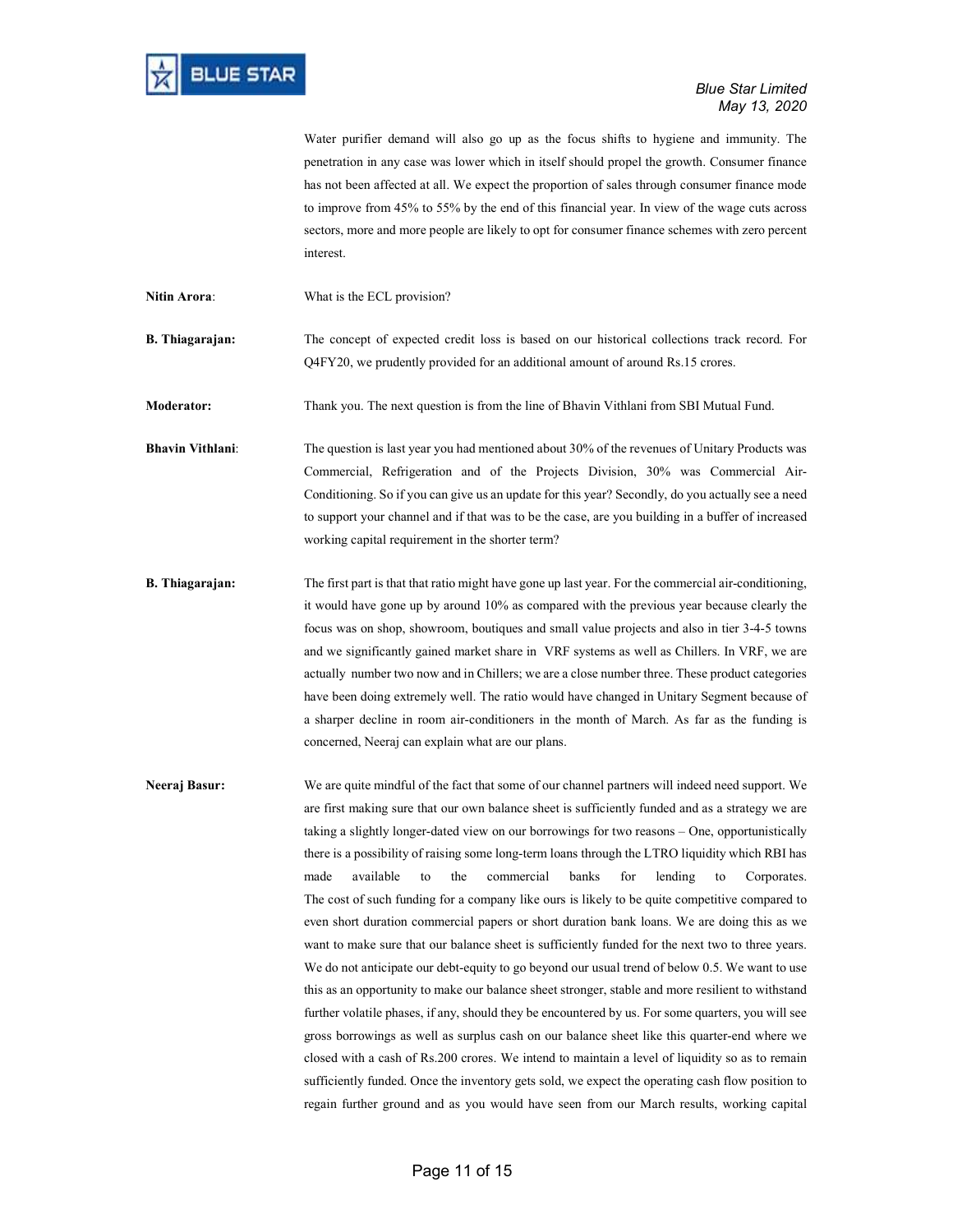management remains high on our priority and we want to make sure that our balance sheet remains strong in these unprecedented and uncertain times. In the next 60 days we expect to complete our financing restructuring so that we can only focus on operations. You would hear in an airplane that first you pull your own oxygen mask before you try and help others, so this is what we are doing at the moment. First, we are making sure that we have sufficient liquidity and oxygen for our own business. Once we are done with that, then we will move to start supporting our channel partners as well as our suppliers and vendors.

In the last week of March when the going was extremely difficult, we made sure that all our MSME suppliers got paid before 31st March. That was a very conscious choice. Going ahead we will work closely with our bankers to put in place a channel financing arrangement for our channel partners and distributors. We will also put in place similar financing arrangements for our suppliers and vendors because we are very mindful of the fact that the entire ecosystem that we operate in needs to be kept healthy for growth revival. It has to be a very participative and an inclusive solution and we are mindful of that. It will take some time as a lot of this is still evolving. We want to ring-fence our balance sheet first. That is why very prudently we have made some provisions just to make sure that the quality and realisability of our assets is ensured at all times. We also want to make sure that we maintain a healthy asset/liability matching profile on our balance sheet. The P&L growth will follow and we are clear about that. Once we are strengthen the entire ecosystem, the overall situation will normalize faster for us as a business.

Bhavin Vithlani: You mentioned that the inventory of 60 days given that bulk of the summer is now behind. What would be in terms of day sales or percentage of the balance part of the fiscal?

**B. Thiagarajan:** There would never be a situation of zero inventory. Ideally around 30 days of inventory is required to be held. It is not that post-summer the sales become zero. The rest of the year accounts of 60% of the sales. Assuming that normalcy will progressively improve, inventory is not an issue at this juncture. It is the ability to meet the demand when it picks up that is important.. As explained earlier, it would have gone completely out of hand with around 90 to 120 days inventory if China components would have arrived on time or March closure had not happened. Therefore, it is not necessary to worry about the inventory in the field at this point of time.

> Of course, this will have some bearing on liquidity and margins as we would have passed on additional costs to the consumers by the way of price increase that may not be feasible now. There is also another way of looking at it. Post this inventory arriving, the exchange rate also has gone up. If we were to manufacture the inventory now held in July, August, we would be actually incurring more cost. A possibility of a hike in customs duty to manage the economic stimulus cannot be ruled out. In summary, our focus would be to liquidate inventory at the earliest opportunity and convert that into cash.

Moderator: The next question is from the line of Shrinidhi Karlekar from HSBC.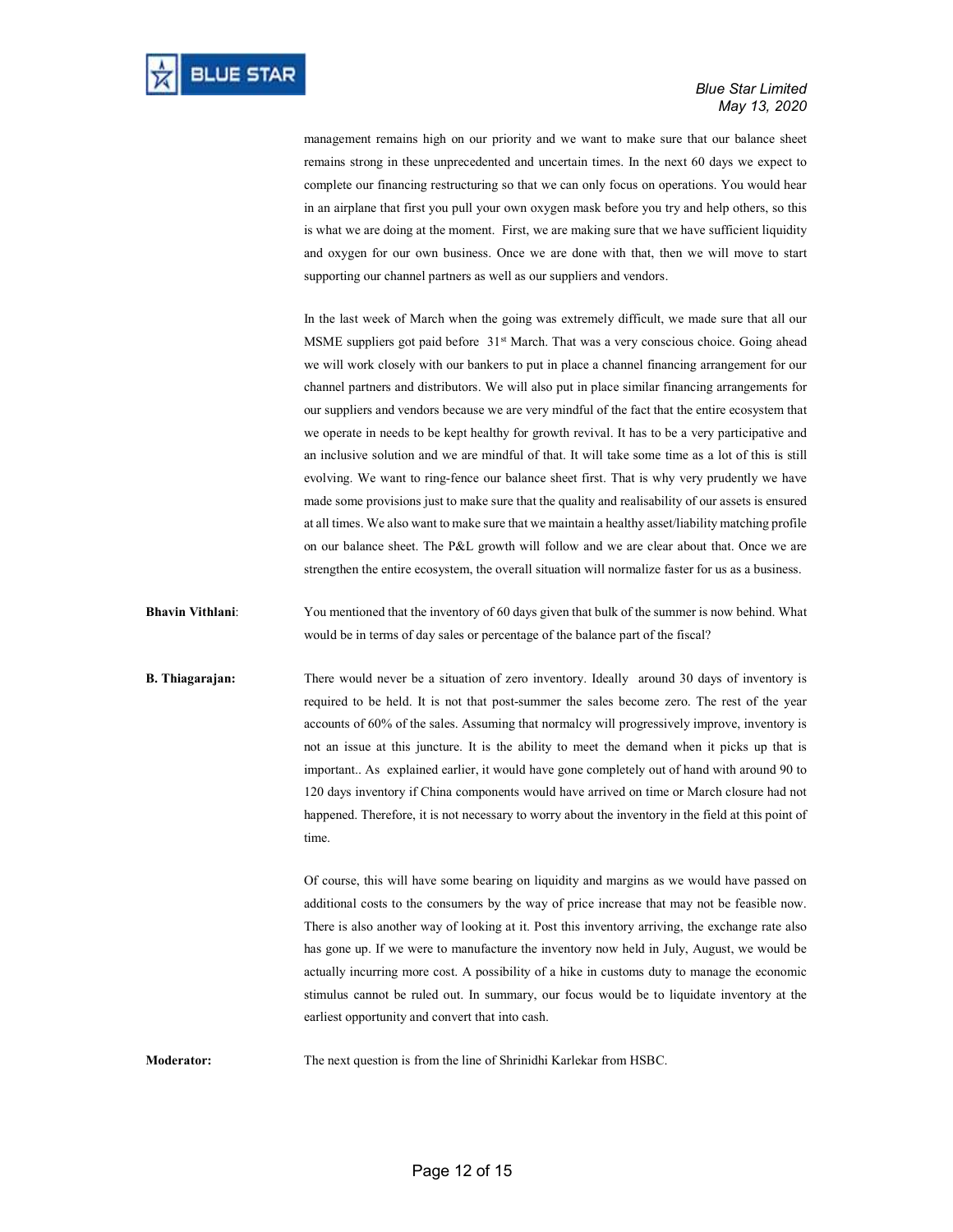

- Shrinidhi Karlekar: You touched upon that Blue Star's 65% of unitary cooling exposure is to tier 3-4-5 cities. I just want to know how does it compare to the overall industry? The second question is on the consumer financing penetration. So you touched upon a number something around 45%. Was it like exit Q4 rate or it was a full year FY'20 rate?
- B. Thiagarajan: The 45% sales through consumer finance happens during the summer season and in the festival season. On an average, it should be around 40% last year and there have been sharp changes year on year and it could substantially go up in the coming year. We are stronger than our peers in tier 3 -4-5 towns basically because we have our dedicated sales and service dealers who enjoy extraordinary amount of equity within those towns like Rajahmundry, Belgaum, Trichy, Madurai, Karnal, Indore etc. There are certain exclusive dealers who do extremely well in these markets. They have been with us for a long time. In these markets we will be number one in quite a few places, number two in quite a few places, number three in many places while at an all India level, we may be between number five and six. Therefore, we have been strong in those towns not only for room air-conditioners but also for water coolers and deep freezers. Even though some of the players have other categories such as brown goods or white goods or consumer electronics products, we do better than them in those towns.
- Shrinidhi Karlekar: You did mention some of the reasons like why input goods cost have gone up such as freight rates and some duty. There has been sharp hike on commodities as well. Just wondering, is a large part of the. Increase due to freight rate and custom duties is getting offset by the benign commodity cost?
- B. Thiagarajan: We plan our supply chain from November, December onwards so the drop would not impact us. . Commodity prices are beginning to go up again. Whenever the oil prices drop, INR appreciates which hasn't been the case now. It is indeed a strange situation and has to stabilize. We may see some kind of a stability around September or so because the whole world has to get started, then only the picture would be clearer. As of now, it does not matter to us because we are not into procurement cycle for these products or ramping a production. We will deal with them in July, August.

Moderator: Thank you. The next question is from the line of Prashant Kutty from Sundaram Mutual Fund.

**Prashant Kutty:** Are we expecting any down trading to happen? We are hearing across many categories down trading are happening. So are we probably expecting markdown happening somewhere in the fixed speed, split AC or window AC part or inverters and to that extent how are we positioned?

B. Thiagarajan: It is very early to take a view on that.. We began the year with a very clear understanding. India's economy was doing very well the unemployment rate was high and with not much of relief in the union budget, we thought the demand for lower end products will be higher across product categories. We had stated in our product launch related press releases and interviews at that point of time that the focus would be on the affordable premium range. Most of the products introduced this year were affordable range. It did not compromise on quite a few features, but it was affordable. There are three at the bottom, there are three in the middle, and there are three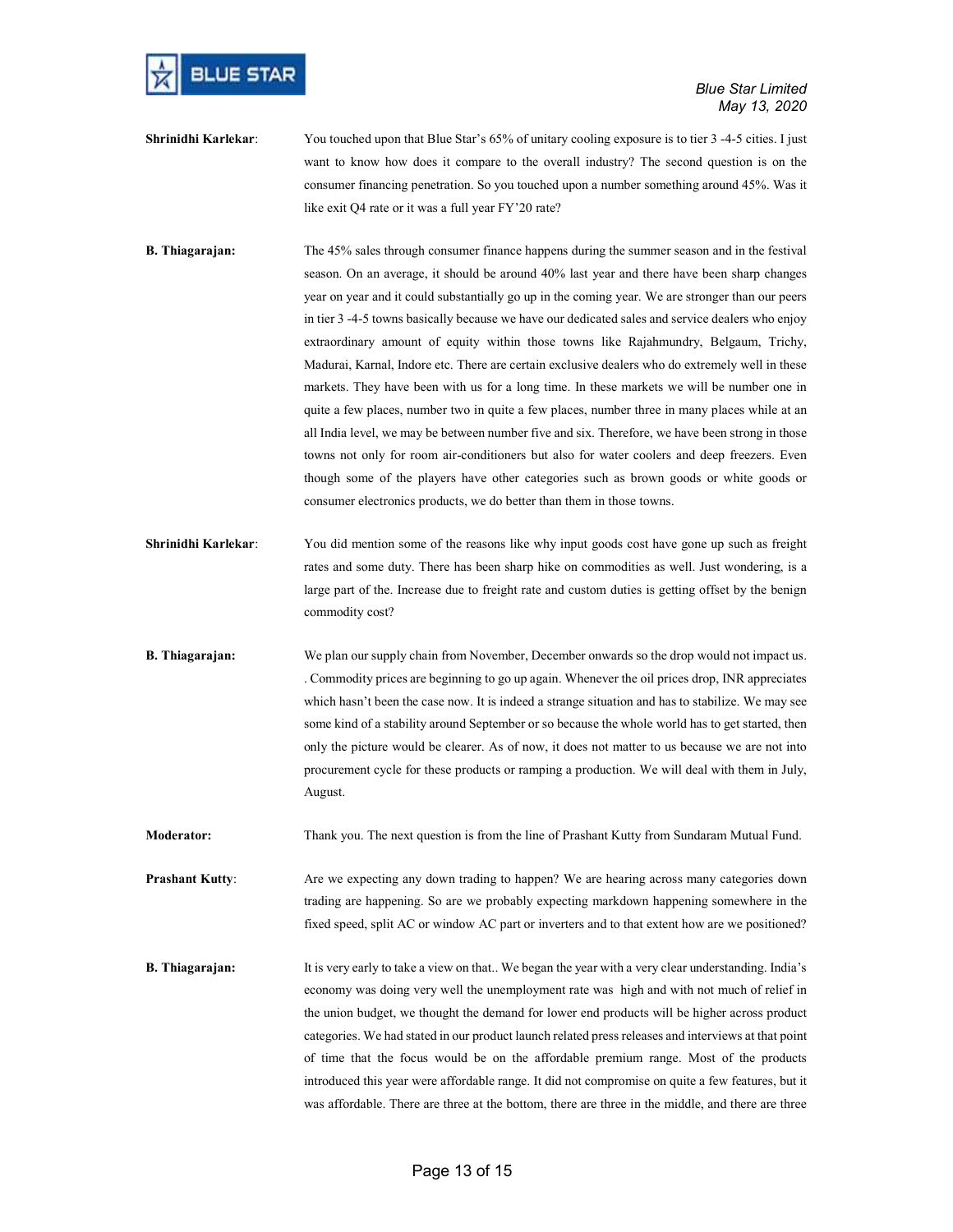in the top, that is how it is. We were very clear that we do not want to become a low cost product player. But the gap was substantially reduced and these products were between Rs.500 to Rs.700 higher than the other three brands which are at the lower end. These affordable premium products protected our margin, but also made the price attractive for the consumer. The share of these products could go up to 75%. We continue to maintain the market share in the sales that have happened in the last 15 days which means we are able to compete effectively. We are also getting quite a few enquiries for portable air-conditioners. Normally in the bedroom only the first time buyer would have had an air-conditioner. If they are working from the dining room or if they are working from the other bedroom, because they have to work from home, this may be the need. Other than that I am not able to see a clear trend. We have to wait for some time to assess.

- Moderator: Thank you. The next question is from the line of Amber Singhania from Asian Markets Securities.
- Amber Singhania: Just a continuation of the previous question. Out of this 3,000 stores which we have opened, how are we seeing the sales given some states have advised not to use AC in the malls. Also, malls may take longer time. So are we working on expanding our presence to single store? Second what is your outlook on the margin given that price increase will be difficult to take and write-offs are coming up in this business? Also, what are your margin expectation in these segments?
- B. Thiagarajan: It may not be permitted immediately in the malls. We are working with the Government to allow select stores dealing in groceries and household essentials such as Nature's Basket to start operating in the malls The exact number is very difficult to guess, but going by the trend of sales in the past 10-days, the stores will be recording 50% of their sales across all brands. There is a substantial drop in the footfall of customers. We hence mentioned that is why sales in Q1 can be anywhere between 30% to 50% lower compared to the previous year.
- Moderator: Thank you. The next question is from the line of Abhijeet Anand from SBI CAP Securities..
- Abhijeet Anand: Can you quantify the provisions make in Segment 1?
- B. Thiagarajan: As mentioned earlier, it is Rs.15 crores.
- Neeraj Basur: This is an estimated additional credit loss we have assessed for now and we have taken a provision based on that.
- Abhijeet Anand: Secondly, you said that on the water purifier, impact on margin is around 80 bps for the year, right?
- B. Thiagarajan: Yes.
- Moderator: Thank you. I now hand the conference over to Mr. Neeraj Basur for closing comments.